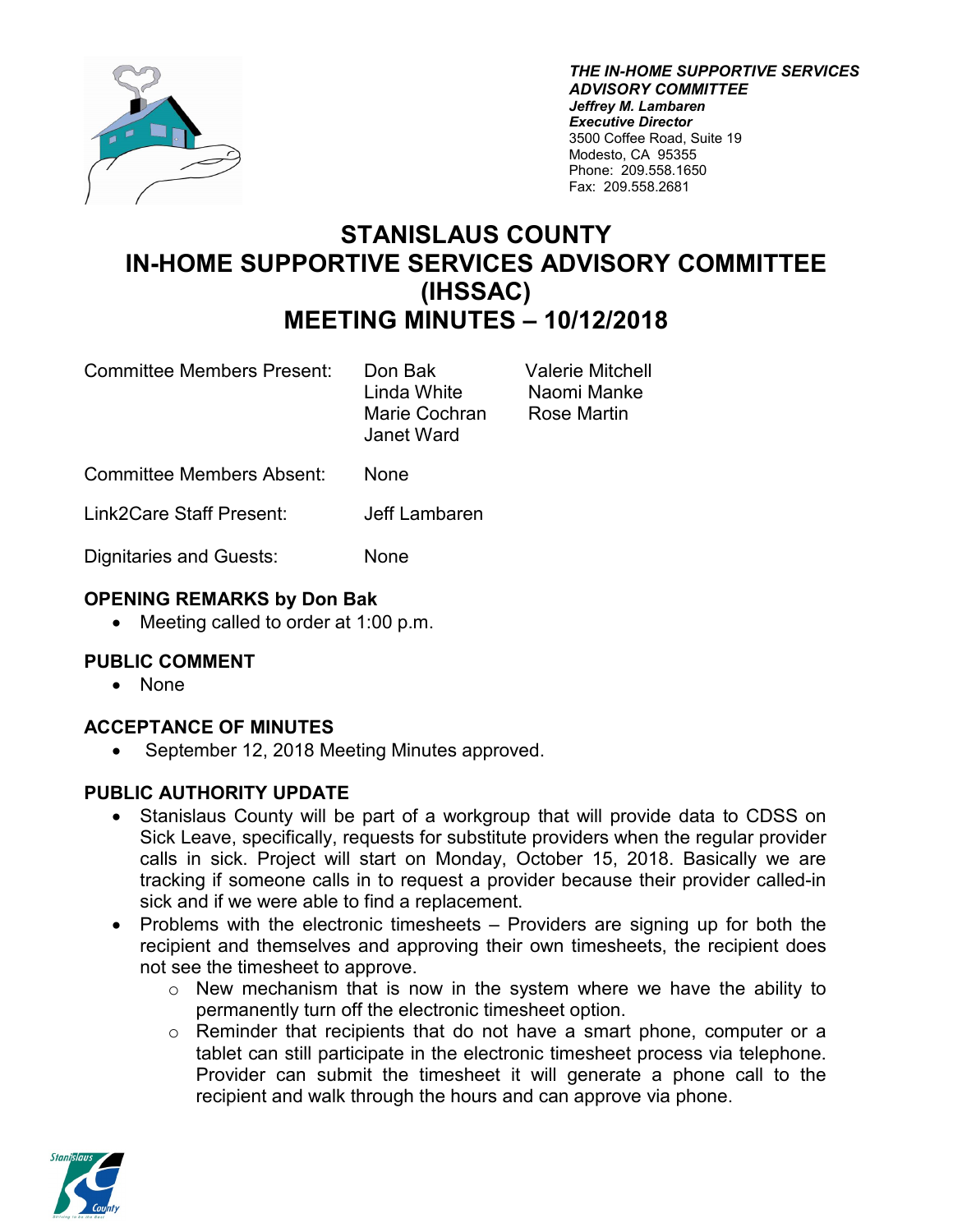# **BUDGET UPDATE**

• None.

# **LEGISLATIVE UPDATE**

- **AB 2872 (Carrillo)** In-Home Supportive Services. This bill would require the California Department of Social Services (CDSS) to designate the hours, per county, to compensate providers of IHSS for educating other providers, using peer-to-peer training, in subject areas relating to the program, including how to enroll as a new provider and how to navigate the program, as specified*.* **Update:** Bill was heard 4/10/2018 and passed out of Assembly Human Services and is now referred to Assembly Appropriations Committee. **Update #2:** Still in the Assembly Appropriations Committee Suspense File. **Update #3**: Now with Senate, waiting for action. **Update #4:** With Senate Appropriations scheduled to be heard August 6, 2018. **Update #5:** This bill was enrolled to the Governor on 9/7 and is currently awaiting final action by the Governor. **Update #6:** Governor vetoed on October 1, 2018.
- **SB 1040 (Dodd) -** In-Home Supportive Services: natural disaster resulting in a state of emergency. Would expand the definition of "supportive services" to include all needs and services required during a natural disaster resulting in a declared state of emergency, and authorize, under those same circumstances, a county to allocate additional hours of supportive services. The bill would require a county to use a void and reissue warrant process for any provider who lost or had damaged and un-cashed warrant because of a natural disaster resulting in a state of emergency. The bill would require a county, including a city and county at the next update to its emergency plan, to integrate and require the assessment and provision of supportive services to IHSS recipients. **Update:** Passed out of the Senate Human Services and is with Senate Appropriations Committee. **Update #2:** This bill has been dual referred to Assembly Human Services and Assembly Housing Committees, where it has yet to be scheduled for hearings. **Update #3:** Amended in the House of Origin, it was read for second time, and then re-referred to the committee where it originated. Bill will likely move ahead. **Update #4:** Now with Assembly Appropriations to be heard in August. **Update #5:** This bill was enrolled to the Governor on 8/24 where it is awaiting final action by the Governor. **Update #6:** The Governor signed the bill into law on September 26, 2018.
- *21st Century Cures Act/ "Electronic Visit Verification***"** requirement is part of the federal "21st Century Cures Act" that was passed overwhelmingly by Congress in late December 2016 and signed into las by President Obama in his final weeks in office. **Update:** The President put a 1-year extension on this legislation to allow states more time to work with stakeholder group and work on readiness. **Update #2:** Notification on Electronic Visit Verification Stakeholder Meeting on November 5, 2018 3:00 – 5:00p.m. there will be a webinar and a conference call. Webinar Registration: [https://attendee.gotowebinar.com/register/8802646505344713219.](https://attendee.gotowebinar.com/register/8802646505344713219) Conference Line: Toll Free 800-230-1074.

#### **IHSSAC WEBSITE UPDATE**

- Newsletter is posted on the website.
- Articles are needed from the members for the Winter Edition Newsletter.
	- o Photos can be submitted to Jeff.